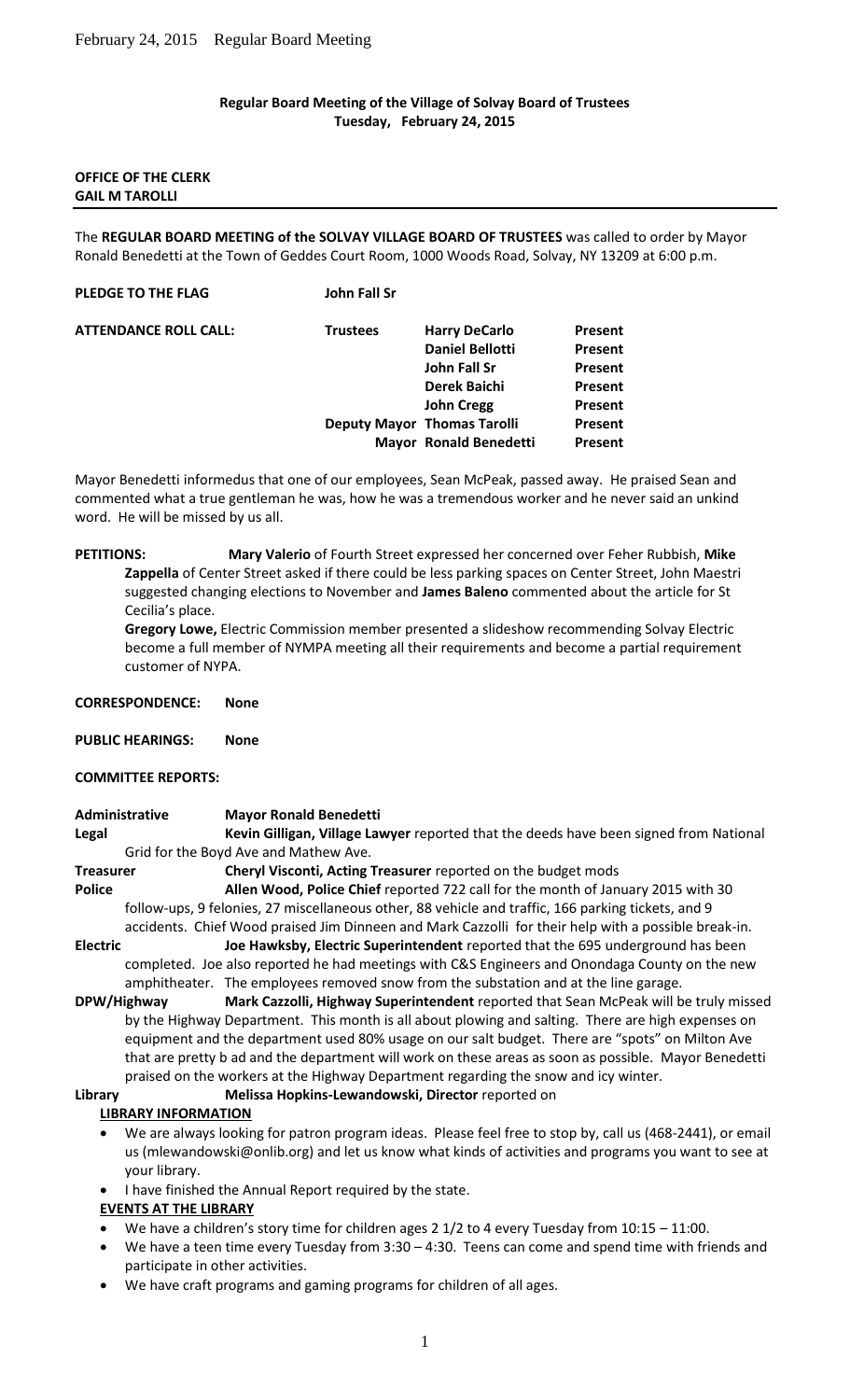- We have an Italian Conversation group starting on March  $11^{th}$  at 1:00. This group will be meeting the  $2^{nd}$ Wednesday of each month.
- We have an adult social on Thursday, March  $12^{th}$  at 1:00. Come for some light refreshments and to socialize with others in the community.

## **Other**

- The DeSantis Band was at the library this past Saturday, February 21<sup>st</sup>. We had a nice gathering of people at the library to listen to some great music.
- The library received a Certificate of Appreciation from Senator DeFrancisco for agreeing to be a drop off location for his Cell Phones for Soldiers program.

**Codes Trustee Tarolli** scheduled a Code Committee meeting for March 16 at 5:30 at the Village Hall Conference room

**Stormwater Marc Malley** reported on Mathews Bio-filtration can proceed now that we own the property.

## **RESOLUTIONS:**

1. Authorization from the Board of Trustees to approve the minutes from the January 27, 2015 Regular Board Meeting and the Reading of the Minutes be herewith dispensed.

| <b>MOTION:</b> | John Fall Sr  |                       |
|----------------|---------------|-----------------------|
| <b>SECOND:</b> | Derek Baichi  |                       |
| AYES:          | <b>NAYES:</b> | <b>MOTION CARRIED</b> |

2. Authorization from the Board of Trustees to pay C&S Engineers \$7197.50 for services rendered from 1/1/15 through 1/31/15.

| <b>MOTION:</b> | <b>Daniel Bellotti</b> |                       |
|----------------|------------------------|-----------------------|
| SECOND:        | Derek Baichi           |                       |
| AYES:          | <b>NAYES:</b>          | <b>MOTION CARRIED</b> |

3. Authorization from the Board of Trustees to pay Costello, Cooney & Fearon, PLLC for \$22,344.30 (\$8,677.50 paid by Solvay Electric; \$8005.55 paid by general fund and \$5661.25 PBA Interest Arbitration) services rendered for the month of January 2015.

| <b>MOTION:</b> | Derek Baichi  |                       |
|----------------|---------------|-----------------------|
| <b>SECOND:</b> | John Fall Sr  |                       |
| AYES:          | <b>NAYES:</b> | <b>MOTION CARRIED</b> |

4. Authorization from the Board of Trustees to approve the Budget Modifications: **MOTION: Daniel Bellotti SECOND: John Fall Sr AYES: 7 NAYES: 0 MOTION CARRIED**

**Village of Solvay General Fund**

**Schedule of Proposed Budget Modifications For Approval at the February 2015 Regular Board** 

**Meeting**

|         |       | (as modified)         | proposed          | newly modified       |
|---------|-------|-----------------------|-------------------|----------------------|
| Account | ™itle | <b>Current Budget</b> | <b>Budget Mod</b> | <b>Budget Amount</b> |

## **Revenue**

| 410810A | Other Payments in Lieu of Tax   | 844,880 | (4, 281) | 840,599      |
|---------|---------------------------------|---------|----------|--------------|
| 410900A | Interest & Penalties            | 19,000  | (3,312)  | 15,688       |
| 415600A | Safety Inspection Fees          | 3,275   | 1,850    | 5,125        |
| 415610A | <b>Safety Registration Fees</b> | 1,980   | 1,110    | 3,090        |
| 430050A | State Aid - Mortgage Tax        | 30,000  | (2, 137) | 27,863       |
| 438200A | State Aid - Youth Programs      |         | 717      | 717          |
|         |                                 |         |          | <sup>0</sup> |
|         | Total                           | 899,135 | (6,053)  | 893,082      |

# **Expenses**

|        | $5312.03$ Police - Tires                 | 643    | 439     | 1,082    |
|--------|------------------------------------------|--------|---------|----------|
|        | 5312.04 Police - Vehicle Decontamination | 500    | (500)   | $\Omega$ |
|        | 5312.10 Police - Supplies/Equip          |        | 595     | 595      |
|        | $\overline{5312.11}$ Police - Uniforms   | 1,892  | 74      | 1,966    |
|        | 5312.12 Police - Training/Conference     | 616    | 175     | 791      |
|        | 5312.13 Police - Equipment Repairs       | 2,200  | (1,000) | 1,200    |
|        | 5312.16 Police-Consulting                |        | 3,568   | 3,568    |
|        | $5312.19$ Police – Misc                  | 8,000  | (2,000) | 6,000    |
| 5312.2 | Police - Telephone                       | 12,000 | (3,000) | 9,000    |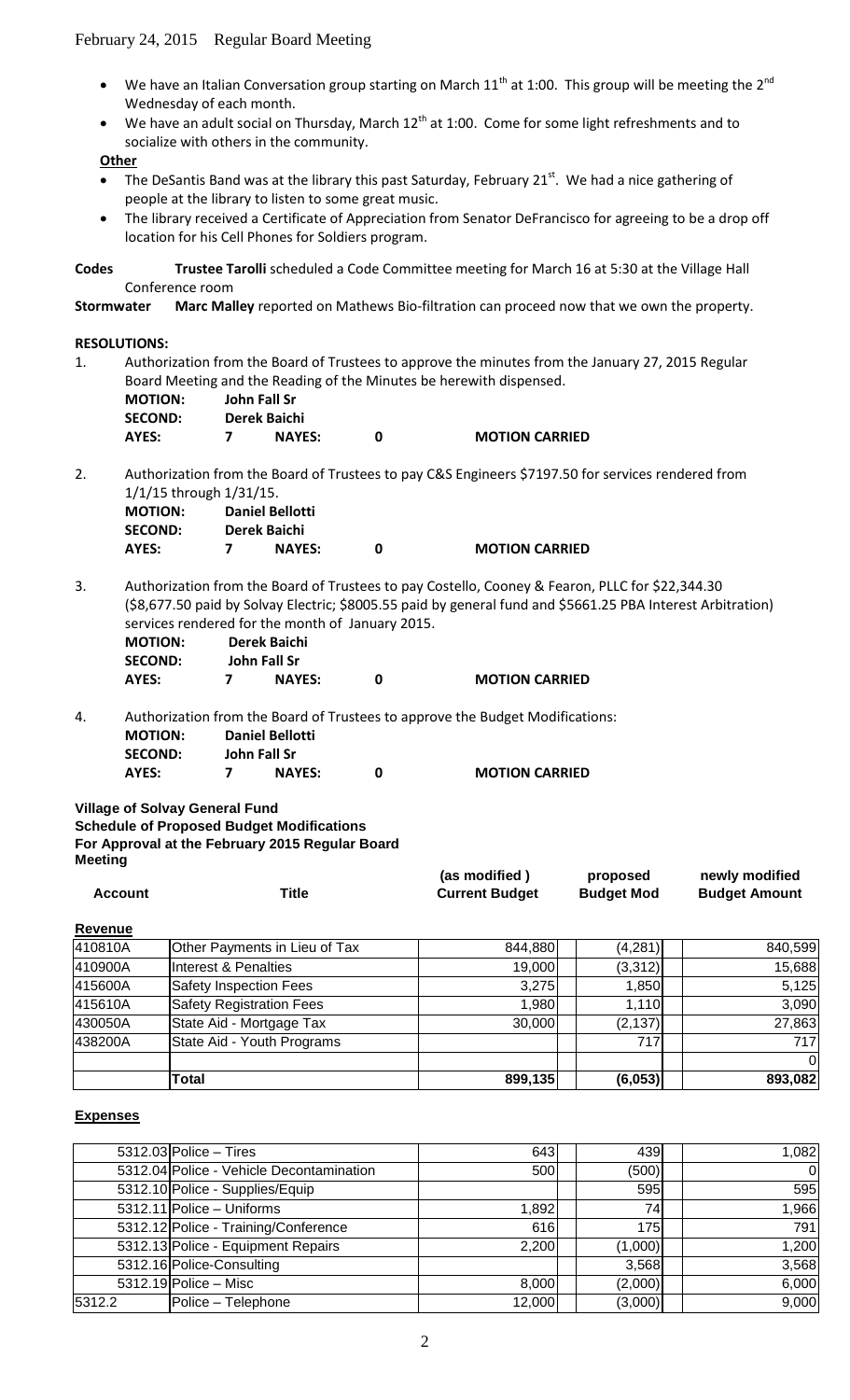|         | Total                         | 221,575 | (6,053)         | 215,522 |
|---------|-------------------------------|---------|-----------------|---------|
|         |                               |         |                 |         |
| 519904A | Contingent Account            | 179.936 | (6, 429)        | 173.507 |
| 513554A | Tax Receiver - Other          | 5,788   | 25 <sub>l</sub> | 5,813   |
| 511104A | <b>Police Justice – Other</b> | 10,000  | 2,000           | 12.000  |

5. Authorization from the Board of Trustees to hold the Village of Solvay Elections at the Solvay Geddes Youth Center, 1010 Woods Road, Solvay, NY from 12:00 p.m. to 9:00 p.m. on Wednesday, March 18, 2015.<br>MOTION: Parak Bajabi **MOTION: Derek Baichi**

| <b>IVIUTIUN.</b> | DETER DAILIT           |                       |
|------------------|------------------------|-----------------------|
| <b>SECOND:</b>   | <b>Daniel Bellotti</b> |                       |
| AYES:            | <b>NAYES:</b>          | <b>MOTION CARRIED</b> |

6. Authorization from the Board of Trustees to accept the list of Election Inspectors for the upcoming 2015 Village Elections on March 18, 2015 as prepared by the Village Clerk. The Election Inspectors will be paid \$110.00 each.

| <b>SECOND:</b><br>AYES: |                    | 7                 | <b>Thomas Tarolli</b><br><b>NAYES:</b> | 0                                       |                                                      | <b>MOTION CARRIED</b>  |
|-------------------------|--------------------|-------------------|----------------------------------------|-----------------------------------------|------------------------------------------------------|------------------------|
| <b>MOTION:</b>          |                    | <b>John Cregg</b> |                                        |                                         |                                                      |                        |
|                         | <b>Third Ward</b>  |                   |                                        | Joyce Tarolli<br>Patty Blanchard        | $\overline{\phantom{0}}$                             | Democrat<br>Republican |
|                         | <b>Second Ward</b> |                   |                                        | Kathleen George<br>George Schwerdt      | $\overline{\phantom{0}}$                             | Democrat<br>Republican |
|                         | <b>First Ward</b>  |                   | $\qquad \qquad$                        | Marianna Masterpole<br>Irene Salvaterra | $\overline{\phantom{0}}$<br>$\overline{\phantom{0}}$ | Democrat<br>Republican |

7. Authorization from the Board of Trustees to accept the list of Machine Qualified Inspectors for the upcoming 2015 Village Elections on March 18, 2015 as prepared by the Village Clerk. The Machine Qualified Inspectors will be paid \$160.00 each.

| <b>VSS (Machine Qualified Inspector)</b><br><b>VSS (Machine Qualified Inspector)</b> |  |                        | $\sim$<br>$\sim$ | Margaret Doran - Democrat<br>Joanne Balduzzi - Republican |                       |
|--------------------------------------------------------------------------------------|--|------------------------|------------------|-----------------------------------------------------------|-----------------------|
| <b>MOTION:</b>                                                                       |  | Derek Baichi           |                  |                                                           |                       |
| <b>SECOND:</b>                                                                       |  | <b>Daniel Bellotti</b> |                  |                                                           |                       |
| AYES:                                                                                |  | <b>NAYES:</b>          | 0                |                                                           | <b>MOTION CARRIED</b> |

8. Authorization of the Board of Trustees to advertise for the Village of Solvay Collection and Disposal of Refuse, Rubbish, Garbage and Recyclables. Separate sealed Bids will be received by the Village Clerk at the Office of the Village Clerk, Village of Solvay Village Hall, 1100 Woods Road, Solvay, New York 13209, until 11:00 AM on Tuesday, March  $17<sup>th</sup>$  2015, and then at said office shall be publicly opened and read aloud.

| <b>MOTION:</b> | <b>Daniel Bellotti</b> |                       |
|----------------|------------------------|-----------------------|
| <b>SECOND:</b> | John Cregg             |                       |
| AYES:          | <b>NAYES:</b>          | <b>MOTION CARRIED</b> |

9. Authorization to hold special meeting of the Village Board of Trustees on March 10, 2015; and further authorization to conduct a public hearing on March 10, 2015 with respect to the proposed Community Development 5-year plan and application(s) for the 2015 Community Development cycle. "

| <b>MOTION:</b> | Derek Baichi |               |  |                       |  |
|----------------|--------------|---------------|--|-----------------------|--|
| <b>SECOND:</b> | John Fall Sr |               |  |                       |  |
| AYES:          |              | <b>NAYES:</b> |  | <b>MOTION CARRIED</b> |  |

10. Authorization from the Board of Trustees to raise the shelter and pavilion fees. There shall be a fee of \$30.00 per day for the reservation of the Woods Road Pavilion. At Gertrude Park, "Shelter A", the upper shelter, will be \$30.00 per day for a reservation. "Shelter B, the lower shelter and "Shelter C, the point shelter, will be \$25.00 a day. The fee for reserving all three shelters at Gertrude Park shall be \$75.00 per day.

| <b>MOTION:</b> | <b>Daniel Bellotti</b> |
|----------------|------------------------|
| <b>SECOND:</b> | Derek Baichi           |

*The above resolution was amended.*

Authorization from the Board of Trustees to raise the shelter and pavilion fees. There shall be a fee of \$35.00 per day for the reservation of the Woods Road Pavilion. At Gertrude Park, "Shelter A", the upper shelter, will be \$35.00 per day for a reservation. "Shelter B, the lower shelter and "Shelter C, the point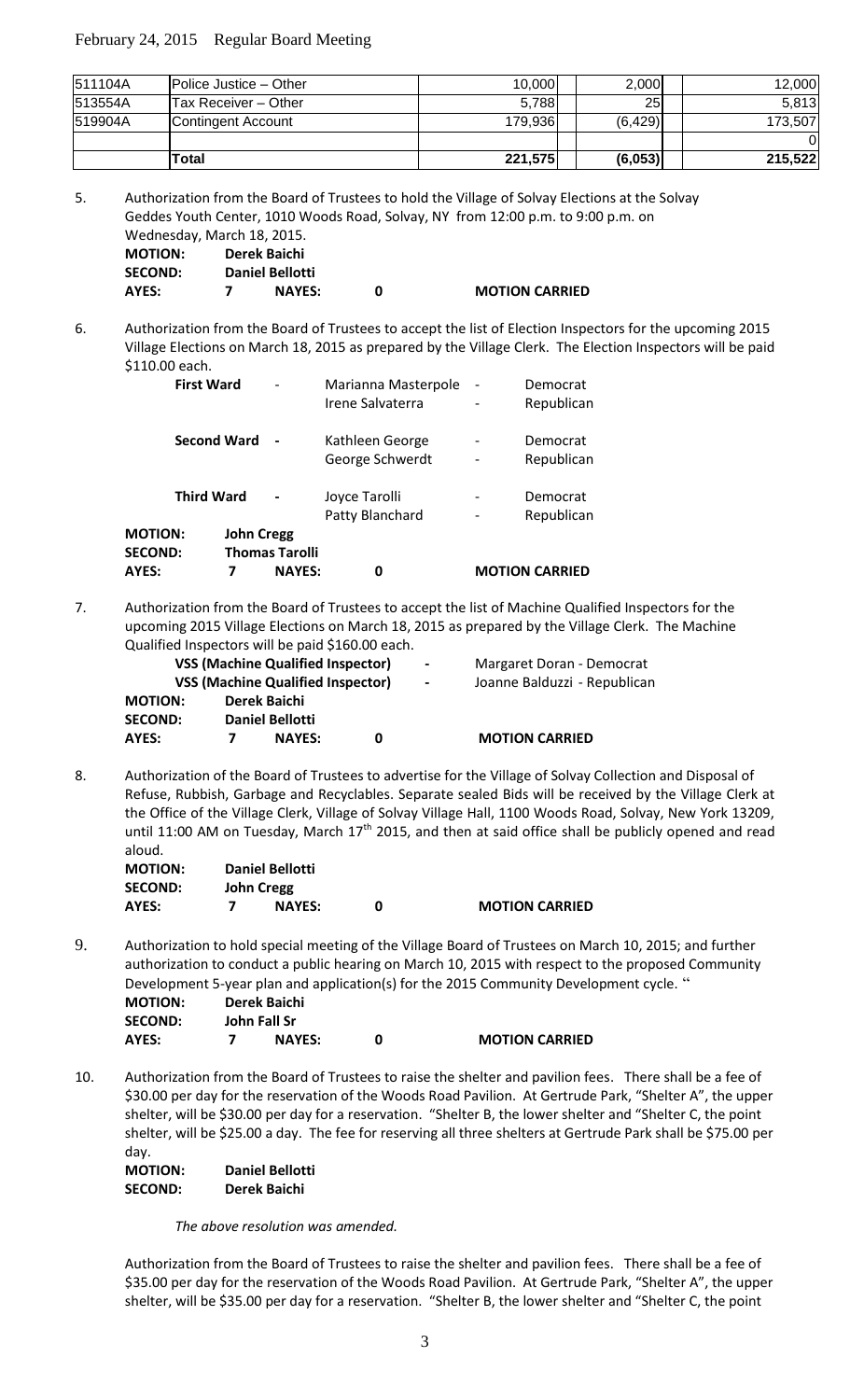shelter, will be \$30.00 a day. The fee for reserving all three shelters at Gertrude Park shall be \$85.00 per day.

| <b>MOTION:</b> | <b>Daniel Bellotti</b> |               |  |                       |  |
|----------------|------------------------|---------------|--|-----------------------|--|
| <b>SECOND:</b> |                        | Derek Baichi  |  |                       |  |
| AYES:          |                        | <b>NAYES:</b> |  | <b>MOTION CARRIED</b> |  |

11. Authorization from the Board of Trustees designating Marcus Malley to serve as alternate representative on the CNY Stormwater Coalition. In the event that the designated primary municipal representative is unavailable to attend a scheduled meeting of the Coalition, the alternate stormwater issues and matters subject to Coalition vote, share such opinions with the Coalition membership, obtain approval of the Member municipality's governing Board for all proposed Coalition expenses, and vote in accordance with municipal intent authorizing the Mayor to sign said agreement on behalf of the Village of Solvay.

| <b>MOTION:</b> | Derek Baichi  |  |                       |
|----------------|---------------|--|-----------------------|
| <b>SECOND:</b> | John Fall Sr  |  |                       |
| AYES:          | <b>NAYES:</b> |  | <b>MOTION CARRIED</b> |

12. Approving a pole attachment agreement and a right of way license agreement between the Village and Northland Networks, Ltd. In substantial accordance with the agreement drafts that have been circulated to the Board and authorizing the Electric Superintendent to execute said agreements on behalf of the Village.

| <b>MOTION:</b> | <b>Thomas Tarolli</b> |                       |
|----------------|-----------------------|-----------------------|
| <b>SECOND:</b> | Derek Baichi          |                       |
| AYES:          | <b>NAYES:</b>         | <b>MOTION CARRIED</b> |

13. Authorization from the Board of Trustees approve to hire Diana Osiv as a Library Page at a rate of \$8.75 Per hour effective February 25, 2015 to replace Igor Cherkashyn who resigned February 13, 2015. **MOTION: Derek Baichi**

| <b>Thomas Tarolli</b><br><b>SECOND:</b> |   |
|-----------------------------------------|---|
| AYES:<br><b>NAYES:</b>                  | n |

\*\*\*\*\*\*\*\*\*\*\*\*\*\*\*\*\*\*\*\*\*\*\*\*\*\*\*\*\*\*\*\*\*\*\*\*\*\*\*\*\*\*\*\*\*\*\*\*\*\*\*\*\*\*\*\*\*\*\*\*\*\*\*\*\*\*\*\*\*\*\*\*\*\*\*\*\*\*\*\*\*\*\*\*\*\*\*\*\*

**AYES: 7 NAYES: 0 MOTION CARRIED**

Resolved that this Board of Trustees move into Executive Session to discuss a contract and/or personnel matter at 7:20 p.m.

| <b>MOTION:</b> |              | <b>Daniel Bellotti</b> |   |                                                                                                              |  |  |
|----------------|--------------|------------------------|---|--------------------------------------------------------------------------------------------------------------|--|--|
| <b>SECOND:</b> | John Fall Sr |                        |   |                                                                                                              |  |  |
| AYES:          |              | <b>NAYES:</b>          | 0 | <b>MOTION CARRIED</b>                                                                                        |  |  |
|                |              |                        |   |                                                                                                              |  |  |
|                |              |                        |   | Resolved that the Executive Session be closed and that this Board return to the regular meeting at 7:44 p.m. |  |  |
| <b>MOTION:</b> |              | <b>Daniel Bellotti</b> |   |                                                                                                              |  |  |
| <b>SECOND:</b> |              | Derek Baichi           |   |                                                                                                              |  |  |
| AYES:          |              | <b>NAYES:</b>          | 0 | <b>MOTION CARRIED</b>                                                                                        |  |  |
|                |              |                        |   |                                                                                                              |  |  |

\*\*\*\*\*\*\*\*\*\*\*\*\*\*\*\*\*\*\*\*\*\*\*\*\*\*\*\*\*\*\*\*\*\*\*\*\*\*\*\*\*\*\*\*\*\*\*\*\*\*\*\*\*\*\*\*\*\*\*\*\*\*\*\*\*\*\*\*\*\*\*\*\*\*\*\*\*\*\*\*\*\*\*\*\*\*\*\*

### **No action was taken at the Executive session meeting.**

14. Authorization from the Board of Trustees to pay Derek Czerow ten (10) vacation days owed to him from DPW at a rate of \$19.23 per hour. **MOTION: John Cregg**

| <b>SECOND:</b> | Derek Baichi  |                       |
|----------------|---------------|-----------------------|
| AYES:          | <b>NAYES:</b> | <b>MOTION CARRIED</b> |

15. Finding that the there are no other involved agencies, that the Village Board of Trustees will act as lead agency and that acquisitions of portions of Mathews Ave. and Boyd Ave. from National Grid are a Type 2 action pursuant to SEQR and further authorizing the acceptance of deeds for these parcels from National Grid, fka Niagara Mohawk and further authorizing the Mayor to sign any and all documents necessary in order to give full force and effect to this resolution and to allow the recording of the title documents in the office of the Onondaga County Clerk.<br> **MOTION:** Daniel Bellotti **MOTION: Daniel Bellotti**

| .              | _ _ _ _ _ _ _ _ _ _ _ _ _ |                       |
|----------------|---------------------------|-----------------------|
| <b>SECOND:</b> | Derek Baichi              |                       |
| AYES:          | <b>NAYES:</b>             | <b>MOTION CARRIED</b> |